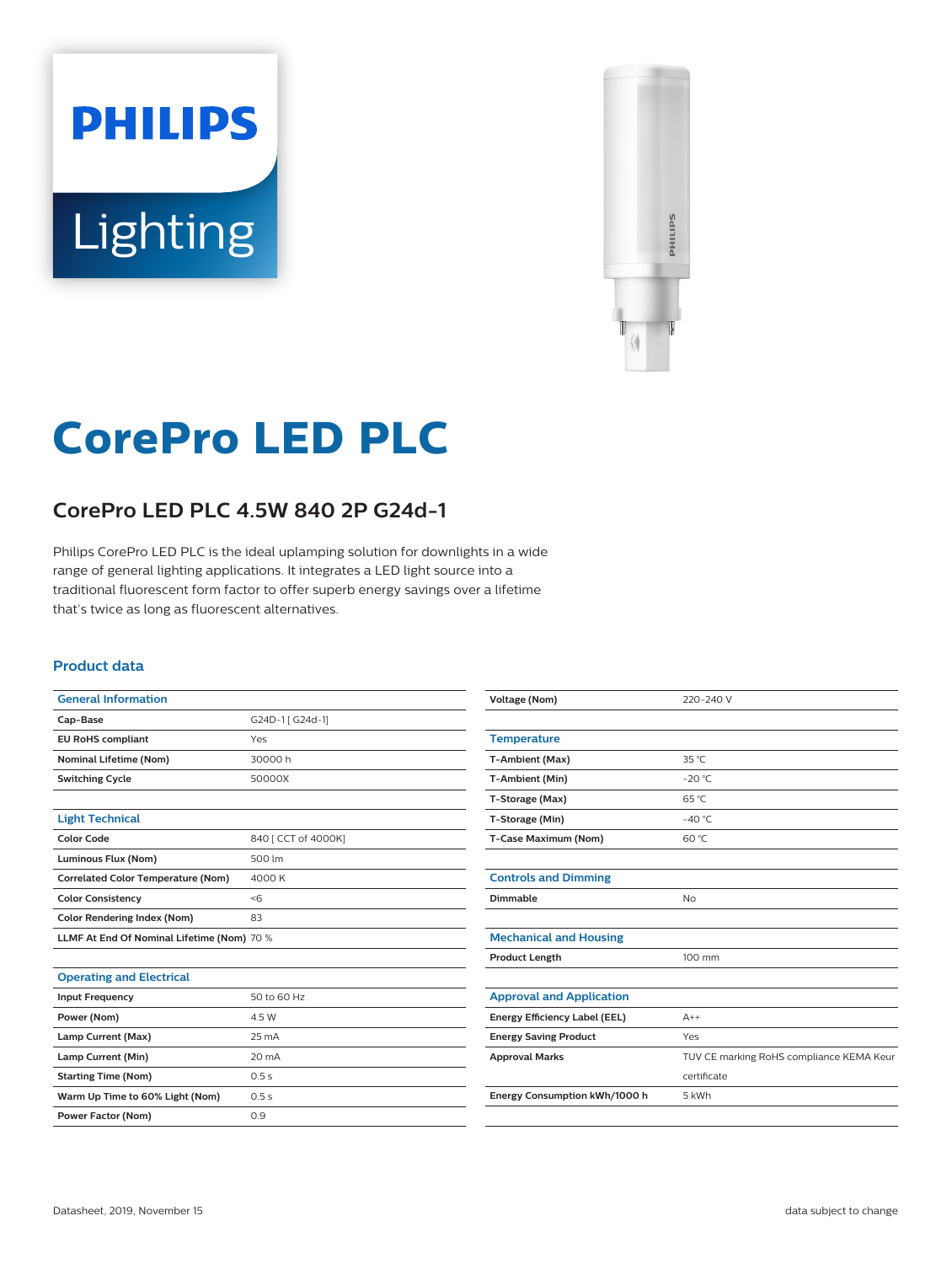### **CorePro LED PLC**

| <b>Product Data</b>                  |                                    |
|--------------------------------------|------------------------------------|
| <b>Full product code</b>             | 871869670661900                    |
| Order product name                   | CorePro LED PLC 4.5W 840 2P G24d-1 |
| <b>EAN/UPC - Product</b>             | 8718696706619                      |
| Order code                           | 929001350802                       |
| <b>Numerator - Quantity Per Pack</b> |                                    |

| Numerator - Packs per outer box | 10           |
|---------------------------------|--------------|
| Material Nr. (12NC)             | 929001350802 |
| Net Weight (Piece)              | 0.070 kg     |

#### **Warnings and Safety**

#### **Dimensional drawing**



| Product                                                             | D <sub>2</sub> | A1 |  |  |
|---------------------------------------------------------------------|----------------|----|--|--|
| CorePro LED PLC 4.5W 840 2P 24.3 mm 28.4 mm 95.8 mm 115 mm 137.6 mm |                |    |  |  |
| G24d-1                                                              |                |    |  |  |
|                                                                     |                |    |  |  |

**500lm 4000K G24D-1 ND** 

#### **Photometric data**



CalcuLuX Photometrics 4.5 Philips Lighting B.V. Page: 1/1



**LEDtube 100mm 5W G24D-1 840 500lm**

#### **CorePro LED PLC 100mm 5W G24D-1 840 500lm**



**LEDtube 100mm 5W G24D-1**

| D <sub>2</sub><br>PLED PLC 230V 5W |  |  |
|------------------------------------|--|--|
|                                    |  |  |